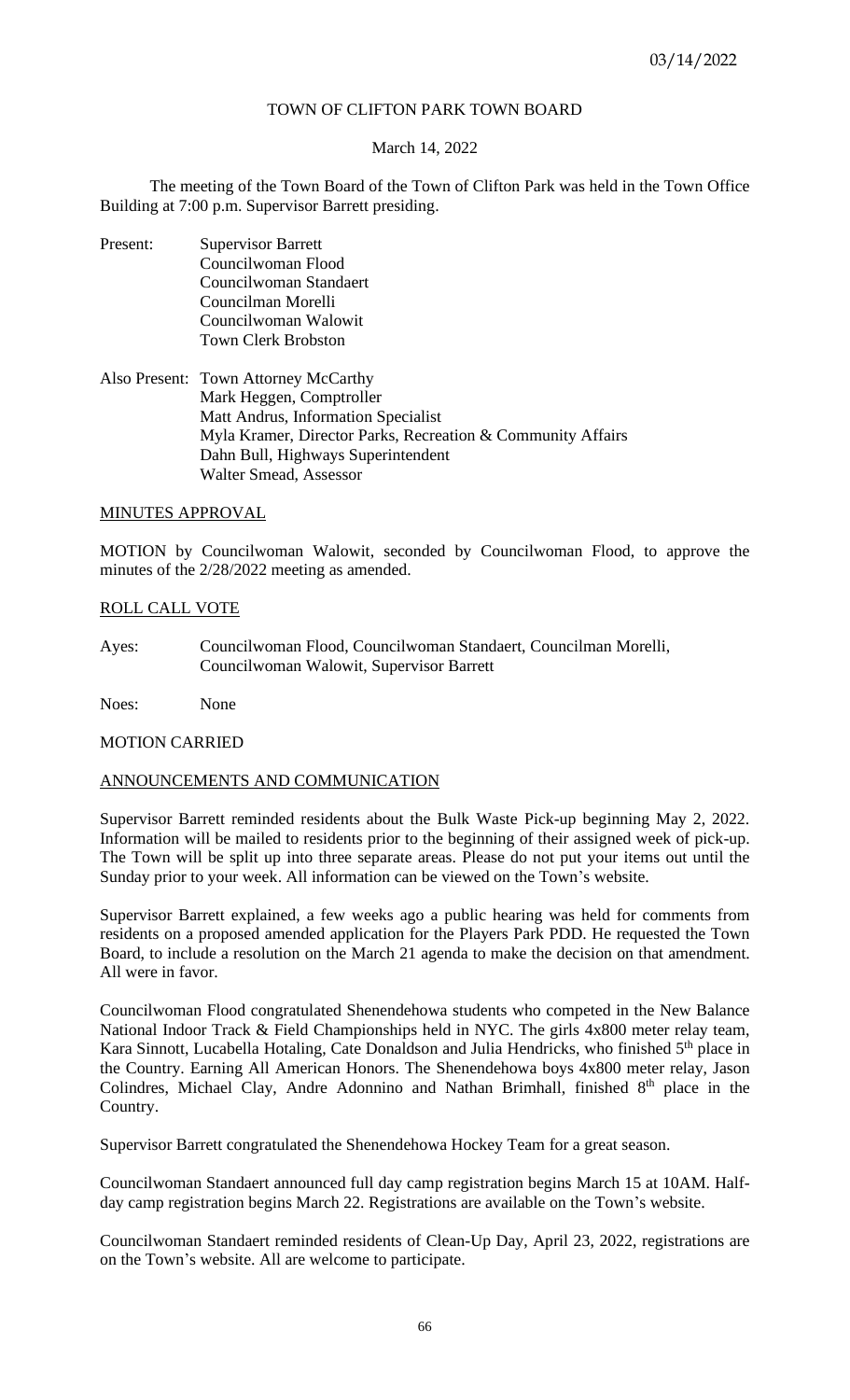## RESOLUTIONS

Resolution No. 66 of 2022, a resolution authorizing the Highway Department to order six dump trucks with snowplows and spreaders from Navistar, Inc., Loudonville, NY, H.L. Gage of Albany, NY, and Viking Cives.

Introduced by Councilwoman Standaert, who moved its adoption, seconded by Councilman Morelli.

WHEREAS, by Resolution No. 262 of 2021, the Town Board authorized the Highways Superintendent to commence a procurement process to acquire up to six new plow trucks, with a predicted lead time of 12-18 months, due to federal policies and related supply chain disruptions, and

WHEREAS, pursuant to General Municipal Law Section 103 (16), municipalities in New York are authorized to "piggyback" from competitively bid contracts of other municipalities within the state, so long as the bid process from the original contracting entity was conducted through a sealed bid process pursuant to the statute, and the bid notice provided for such piggybacking, and

WHEREAS, the Highways Superintendent has now requested authorization to place an order for six separate plow trucks, with estimated delivery in 2024, in a total amount not to exceed \$1,383,040 from Navistar, Inc., using the piggyback option from the 2018 Contract #8996 of Onondaga County, attached, whose bids were opened on June 7, 2018, with prices valid through June 23, 2023, according to bid documents and correspondence reviewed from the Onondaga County Division of Purchase, and

WHEREAS, according to information provided by the Highways Superintendent on March 3, 2022, authorization is requested to place orders for the following:

| Total                                           | <u>1,383,040.00</u> |
|-------------------------------------------------|---------------------|
| Subtotal (1) Tandem Truck                       | \$241,564.00        |
| International Tandem Truck/Chassis (HX520)      | \$132,895.10        |
| Viking Cives Plow Package (Quote 133-A)         | \$104,219.90        |
| <b>Allison Transmission 5 Year Warranty</b>     | \$1,464.00          |
| 60 Month Major Component Warranty               | \$735.00            |
| 60 Month After Treatment Warranty               | \$2,250.00          |
| Tandem, 10 Wheeled Dump with Plow Package (1)   |                     |
| Subtotal (5) Single Axle Trucks                 | \$1,141,476.00      |
| Per unit Cost                                   | \$228,295.20 each   |
| to be purchased through HL Gage, Albany, NY     |                     |
| International Single Axle Truck/Chassis (HX507) | \$96,286.90         |
| Viking Cives Plow Package (Quote 145-B)         | \$126,845.30        |
| <b>Allison Transmission 5 Year Warranty</b>     | \$948.00            |
| 60 Month Major Component Warranty               | \$465.00            |
| 60 Month After Treatment Warranty               | \$3,750.00          |
| Single Axle Development Plow Trucks (5)         |                     |

Now, therefore, be it

RESOLVED, that the Superintendent of Highways is authorized to place orders for six plow truck chassis from Navistar, Inc., 399 Albany Shaker Road, Suite 202, Loudonville, NY, with chassis supplied by H.L. Gage, Albany, NY, and with the components, warranties and equipment as outlined above, as well as Viking Cives plow equipment and specifications, to be paid at time of delivery in a total amount not to exceed \$1,383,040 from a municipal lease subject to future procurement.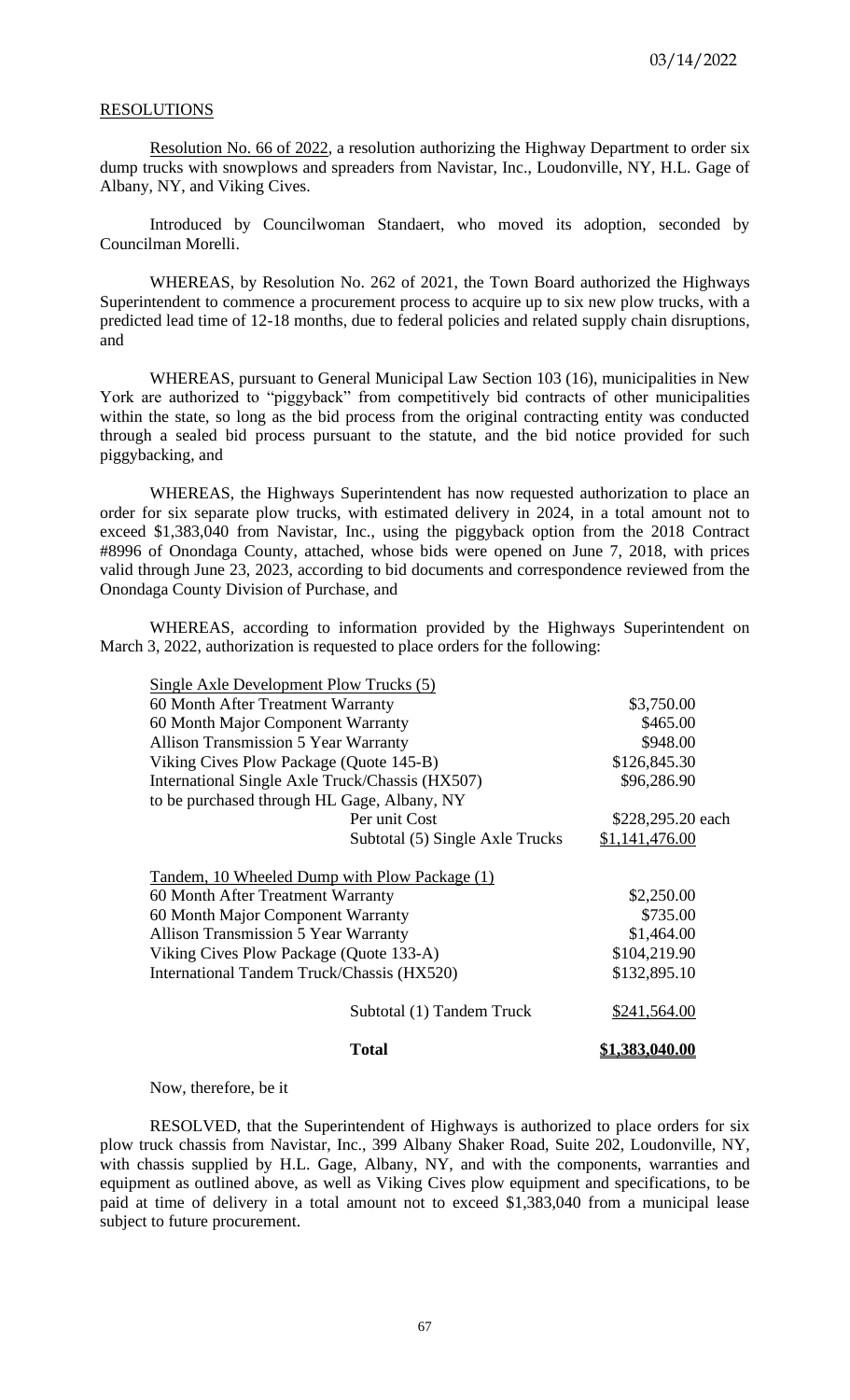Ayes: Councilwoman Flood, Councilwoman Standaert, Councilman Morelli, Councilwoman Walowit, Supervisor Barrett

Noes: None

#### DECLARED ADOPTED

Resolution No. 67 of 2022, a resolution accepting a proposal from Ampion Renewable Energy for Community Distributed Generation Solar Credits pursuant to the New York State Energy Research and Development Authority (NYSERDA) Value of Distributed Energy Resources (VDER) value stack program.

Introduced by Councilwoman Standaert, who moved its adoption, seconded by Councilwoman Flood.

WHEREAS, on January 11, 2022, the Town distributed a Request for Proposals to renewable energy companies and entities with available subscription capacity under the NYSERDA Value of Distributed Energy Resources Program (VDER), and

WHEREAS, the Town received five proposals from participating entities, and

WHEREAS, the proposal from Ampion Renewable Energy offers a 10% discount credit against the Town's eligible National Grid electricity accounts with available capacity coming online as of September 2022, as well as a savings estimate of \$6,500 annually, meeting the Town's expectations for rate and savings estimates, and

WHEREAS, the Town's GREEN Committee reviewed the proposals in its advisory capacity, and recommends the proposal from Ampion Renewable Energy, Boston, Massachusetts, as the best value proposed; now, therefore, be it

RESOLVED, that the Supervisor is authorized to sign the attached Subscriber Agreement with Ampion Renewable Energy, Boston, Massachusetts, for the VDER/Value Stack Solar Credits against the listed National Grid accounts.

# ROLL CALL VOTE

Ayes: Councilwoman Flood, Councilwoman Standaert, Councilman Morelli, Councilwoman Walowit, Supervisor Barrett

Noes: None

#### DECLARED ADOPTED

Resolution No. 68 of 2022, a resolution reclassifying Kathleen C. O'Donnell as a fulltime Court Clerk in the Town's Justice Court.

Introduced by Councilwoman Standaert, who moved its adoption, seconded by Councilman Morelli.

WHEREAS, Kathleen C. O'Donnell has worked as Confidential Court Clerk to Judge Hughes since April 2018, and was placed on the Certification of Eligible List for Court Clerks by Saratoga County Human Resources dated February 28, 2022, and

WHEREAS, both Town Justices have recommended that Kathleen C. O'Donnell be appointed as a full-time Court Clerk in the Clifton Park Town Court; now, therefore, be it

RESOLVED, that Kathleen C. O'Donnell is hereby reclassified as a full-time Court Clerk in the Clifton Park Town Court, per Civil Service classification, at salary as budgeted, effective immediately.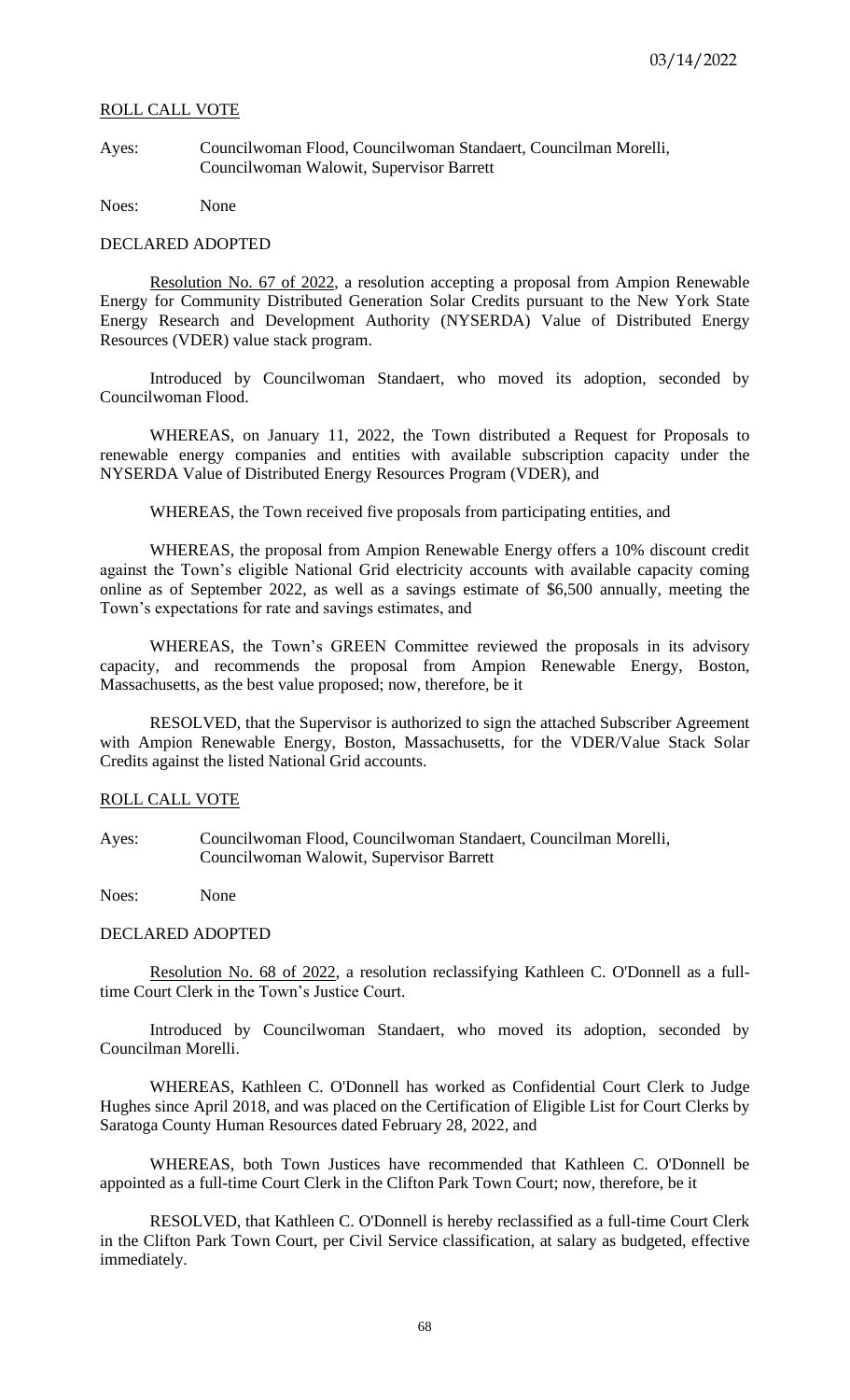Ayes: Councilwoman Flood, Councilwoman Standaert, Councilman Morelli, Councilwoman Walowit, Supervisor Barrett

Noes: None

#### DECLARED ADOPTED

Resolution No. 69 of 2022, a resolution appointing Janet Gomes as the full-time Confidential Court Clerk to the Honorable James F. Hughes.

Introduced by Councilwoman Standaert, who moved its adoption, seconded by Councilman Morelli.

WHEREAS, due to the reclassification of Kathleen O'Donnell as Court Clerk, there is an opening in the full-time position of Confidential Court Clerk, and

WHEREAS, Janet Gomes was hired as a Court Clerk in the Town of Clifton Park in 2006, and

WHEREAS, both Town Justices have recommended that Janet Gomes be appointed as the full-time Confidential Court Clerk to the Honorable James F. Hughes in the Clifton Park Town Court; now, therefore, be it

RESOLVED, that Janet Gomes is hereby appointed as the full-time Confidential Court Clerk to the Honorable James F. Hughes in the Clifton Park Town Court at salary as budgeted, effective immediately.

#### ROLL CALL VOTE

Ayes: Councilwoman Flood, Councilwoman Standaert, Councilman Morelli, Councilwoman Walowit, Supervisor Barrett

Noes: None

## DECLARED ADOPTED

Resolution No. 70 of 2022, a resolution appointing Christina S. Woodard as the full-time Confidential Court Clerk to the Honorable Robert Rybak.

Introduced by Councilwoman Standaert, who moved its adoption, seconded by Councilwoman Flood.

WHEREAS, due to the impending retirement of Darlene Sharron on March 31, 2022, there is an opening in the full-time position of Confidential Court Clerk, and

WHEREAS, Christina Woodard has several years of experience as a court clerk in the Towns of Milton and Halfmoon, and

WHEREAS, both Town Justices have recommended that Christina S. Woodard, 11B Ashdown Road, Ballston Lake, NY, be appointed as the full-time Confidential Court Clerk to the Honorable Robert Rybak in the Clifton Park Town Court; now, therefore, be it

RESOLVED, that Christina Woodard is hereby appointed as the full-time Confidential Court Clerk to the Honorable Robert Rybak in the Clifton Park Town Court at a Grade 5, Step 1, \$25.93/hour to begin work on March 24, 2022, from A-1110-Exxxx (General Fund – Justice Court – Employee); and be it further

RESOLVED, that the Comptroller is authorized to transfer \$8,100 from A-1315-E0230 (General Fund – Comptroller – Employee), and \$29,100 from A-1110-E0546 (General Fund – Justice Court – Employee) to A-1110-Exxx (General Fund – Justice Court – Employee).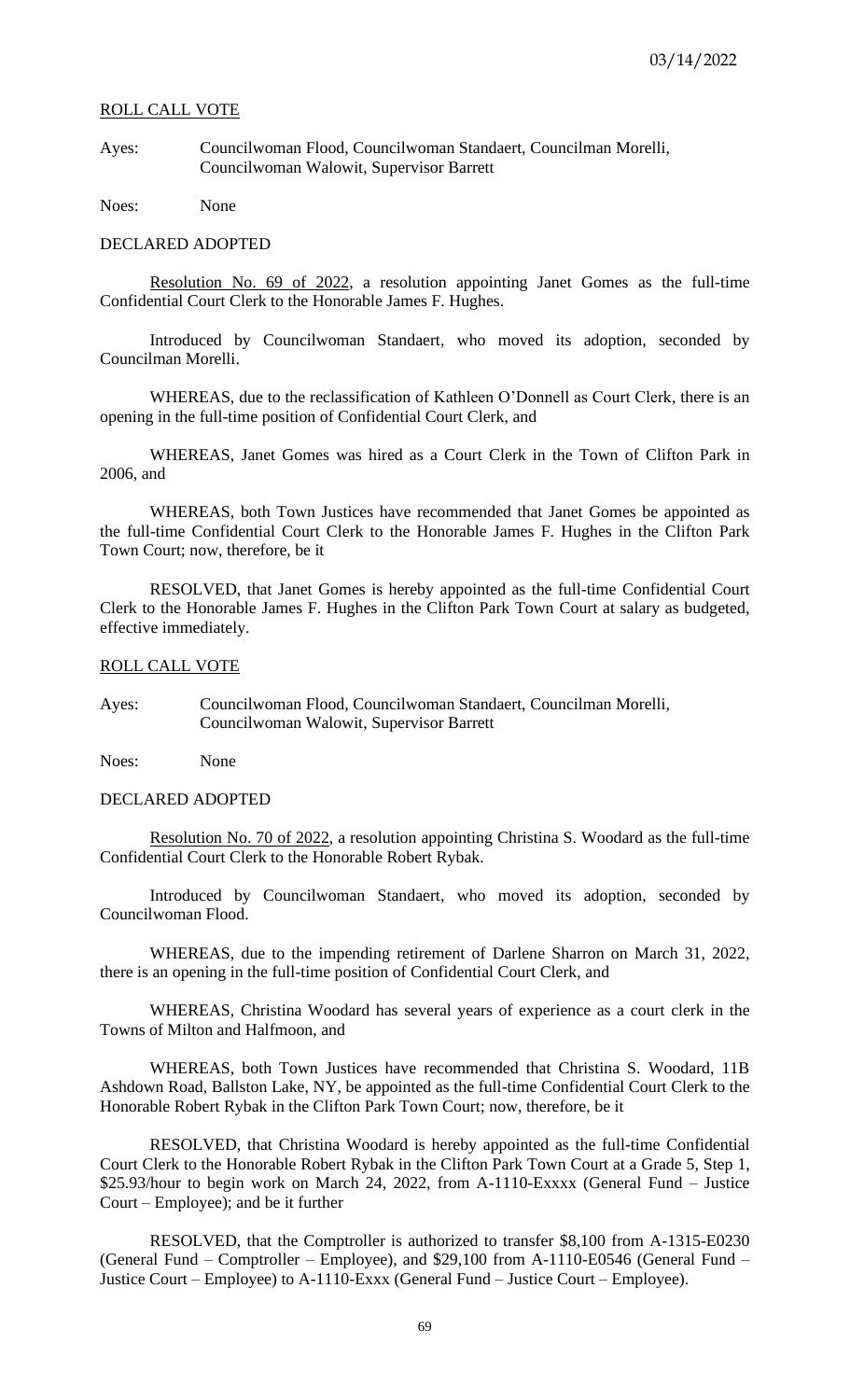Ayes: Councilwoman Flood, Councilwoman Standaert, Councilman Morelli, Councilwoman Walowit, Supervisor Barrett

Noes: None

# DECLARED ADOPTED

Resolution No. 71 of 2022, a resolution issuing permits to serve alcoholic beverages, per the attached Special Alcohol Use Permits.

Introduced by Councilman Morelli, who moved its adoption, seconded by Councilwoman Walowit.

WHEREAS, the following applicants have submitted Special Alcohol Use Permit Requests to the Office of Parks & Recreation, to be allowed to serve alcohol, in the form of beer and wine, for gatherings on the following dates, with locations as listed on the applications:

Melissa Grattan, 5 Belmonte Lane, CP June 25, 2022, 2:00-6:00PM, Collins Park Sarah MacDonald, 67 Esopus Drive, CP July 23, 2022, 12:00-9:00PM, Collins Park Tim Ward/Dig Deep, 4 Dyer Drive, CP September 3, 2022, 11:00AM-7:00PM, Veteran's Memorial Park

; now, therefore, be it

RESOLVED, that the Town Board hereby authorizes the Special Alcohol Use Permit Requests submitted by Melissa Grattan, Sarah MacDonald, and Tim Ward for gatherings as indicated.

# ROLL CALL VOTE

Ayes: Councilwoman Flood, Councilwoman Standaert, Councilman Morelli, Councilwoman Walowit, Supervisor Barrett

Noes: None

## DECLARED ADOPTED

Resolution No. 72 of 2022, a resolution hiring seasonal employees to staff the Town Parks & Recreation locations for the 2022 seasons.

Introduced by Councilwoman Standaert, who moved its adoption, seconded by Councilman Morelli.

WHEREAS, the Town Board wishes to hire staff members for operation of the Town's seasonal programs including Summer Day Camp, Golf Course, and Adventure Challenge, and

WHEREAS, Myla Kramer, Director of Parks, Recreation and Community Affairs has recommended that the individuals listed, in the attached Schedules A, B, C, and D, be hired to staff the camps, golf course and Adventure Challenge Course, to be paid as indicated; now, therefore, be it

RESOLVED, that the individuals listed, in the attached Schedules A, B, C, and D, be hired as staff for the Town's 2022 seasonal programs, as noted on the schedules through the end of the respective 2022 seasons at the day camp, golf course, and Adventure Challenge course.